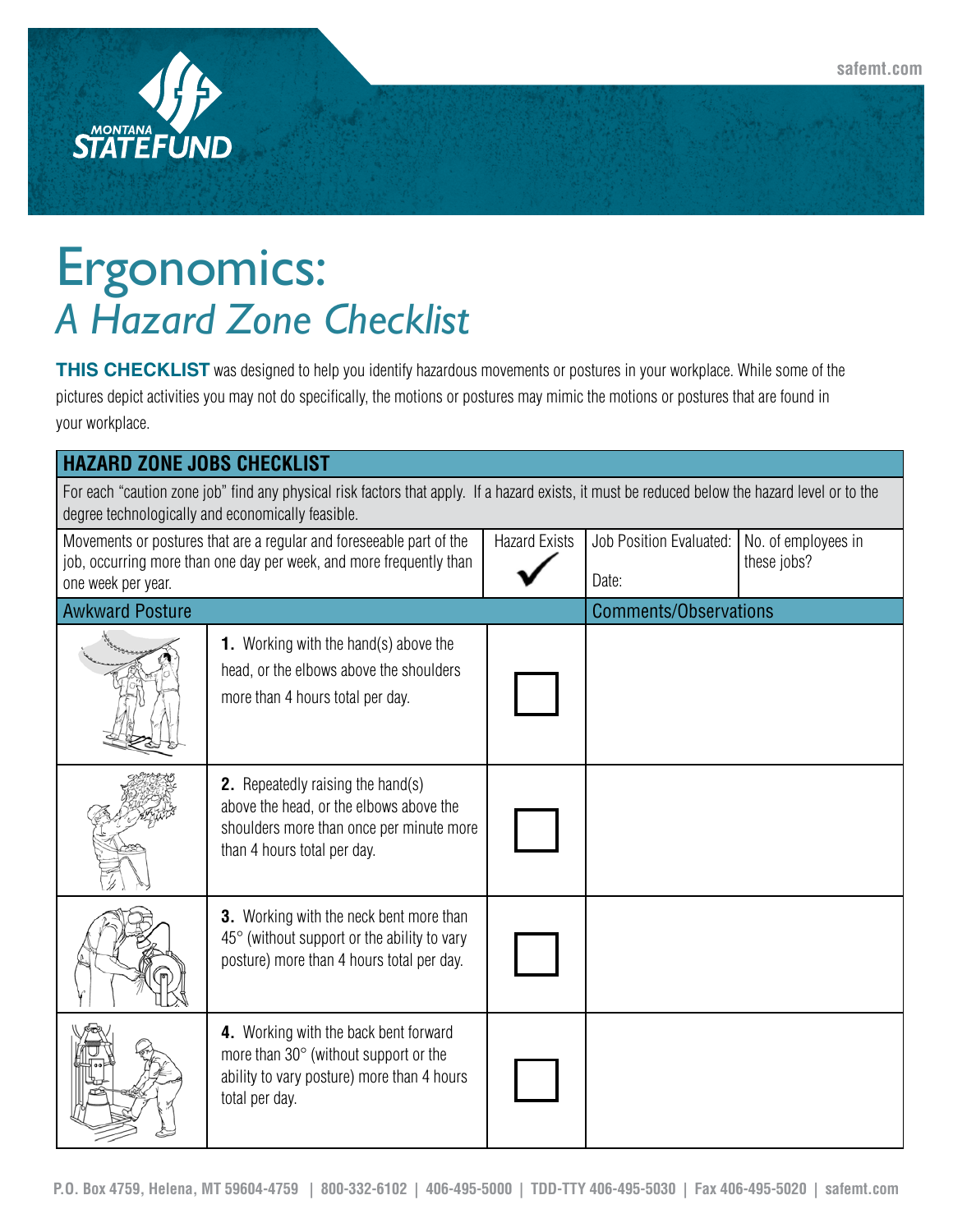| <b>Awkward Posture (continued)</b>                                                                                                                                                                        |                                                                                                                                                       |  | <b>Comments/Observations</b>                                                                                                           |  |  |
|-----------------------------------------------------------------------------------------------------------------------------------------------------------------------------------------------------------|-------------------------------------------------------------------------------------------------------------------------------------------------------|--|----------------------------------------------------------------------------------------------------------------------------------------|--|--|
|                                                                                                                                                                                                           | <b>5.</b> Working with the back bent forward<br>more than 45° (without support or the<br>ability to vary posture) more than 2 hours<br>total per day. |  |                                                                                                                                        |  |  |
|                                                                                                                                                                                                           | 6. Squatting more than 4 hours total<br>per day.                                                                                                      |  |                                                                                                                                        |  |  |
|                                                                                                                                                                                                           | 7. Kneeling more than 4 hours total<br>per day.                                                                                                       |  |                                                                                                                                        |  |  |
| <b>High Hand Force</b>                                                                                                                                                                                    |                                                                                                                                                       |  | <b>Comments/Observations</b>                                                                                                           |  |  |
| pinching a half a ream of paper).                                                                                                                                                                         |                                                                                                                                                       |  | Pinching an unsupported object(s) weighing 2 lbs. or more per hand, or pinching with a force of 4 lbs. or more per hand (comparable to |  |  |
|                                                                                                                                                                                                           | 8. Pinching with highly repetitive motion<br>more than 3 hours total per day.                                                                         |  |                                                                                                                                        |  |  |
|                                                                                                                                                                                                           | 9. Pinching with wrist movement and wrist<br>bending more than 3 hours total per day.                                                                 |  |                                                                                                                                        |  |  |
|                                                                                                                                                                                                           | <b>10.</b> Pinching alone (no other risk factors)<br>more than 4 hours total per day.                                                                 |  |                                                                                                                                        |  |  |
| Gripping an unsupported object(s) weighing 10 lbs. or more per hand, or gripping with a force of 10 lbs. or more per hand (comparable<br>to clamping light-duty automotive jumper cables onto a battery). |                                                                                                                                                       |  |                                                                                                                                        |  |  |
|                                                                                                                                                                                                           | <b>11.</b> Gripping with highly repetitive motion<br>more than 3 hours total per day.                                                                 |  |                                                                                                                                        |  |  |
|                                                                                                                                                                                                           | 12. Gripping with wrist movement and<br>wrist bending more than 3 hours total<br>per day.                                                             |  |                                                                                                                                        |  |  |
|                                                                                                                                                                                                           | <b>13.</b> Gripping alone (no other risk factors)<br>more than 4 hours total per day.                                                                 |  |                                                                                                                                        |  |  |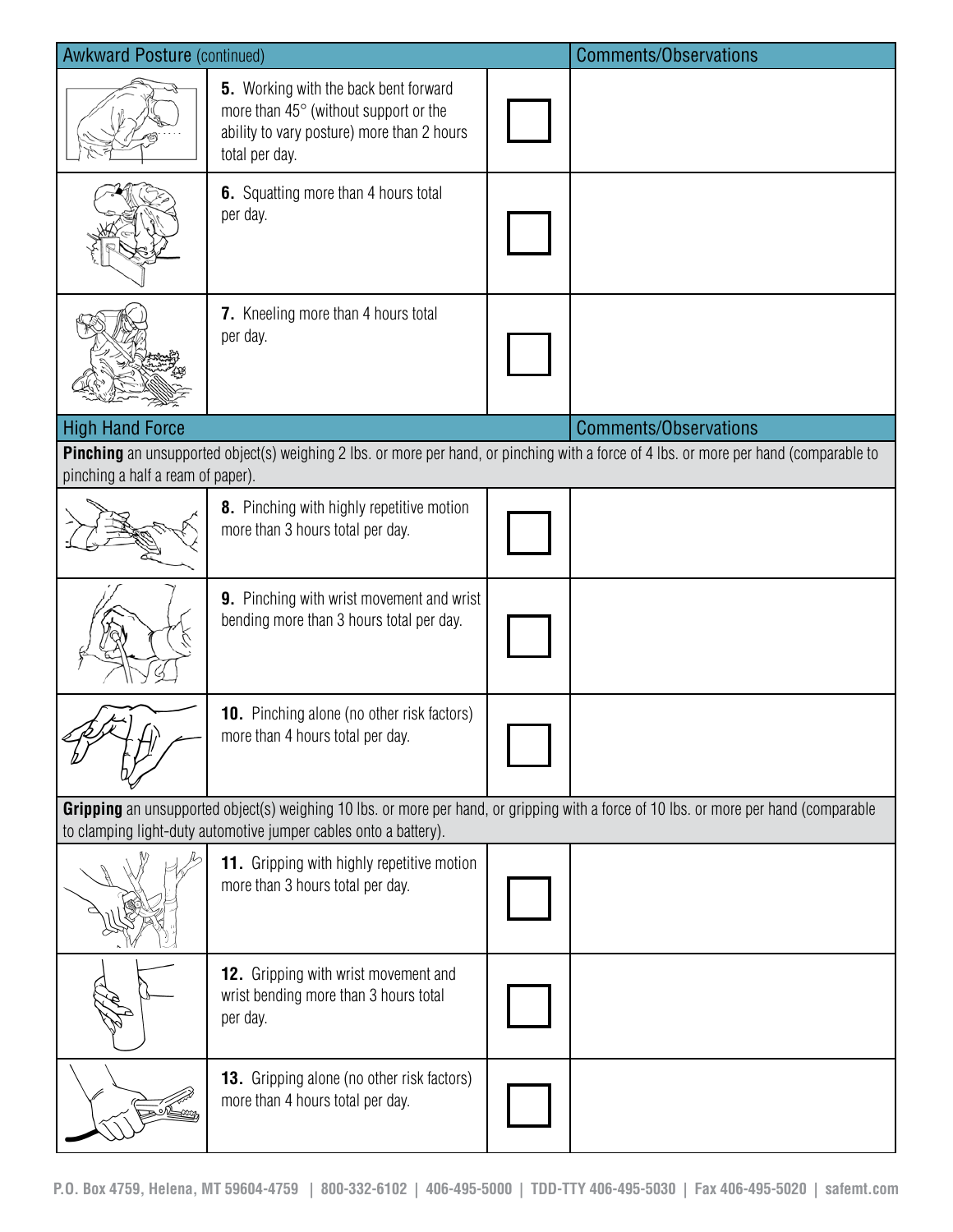| <b>Highly Repetitive Motion</b>                                                                    |                                                                                                                                            |  | <b>Comments/Observations</b> |  |  |
|----------------------------------------------------------------------------------------------------|--------------------------------------------------------------------------------------------------------------------------------------------|--|------------------------------|--|--|
| Using the same motion with little or no variation every few seconds (excluding keying activities). |                                                                                                                                            |  |                              |  |  |
|                                                                                                    | 14. Highly repetitive motion with forceful<br>exertions with the hands and wrist bending<br>/ movement more than 2 hours today<br>per day. |  |                              |  |  |
|                                                                                                    | <b>15.</b> Highly repetitive motions alone (no<br>other risk factors) more than 6 hours total<br>per day.                                  |  |                              |  |  |
| Intensive keying.                                                                                  |                                                                                                                                            |  |                              |  |  |
|                                                                                                    | <b>16.</b> Intensive keying with wrist movement<br>more than 4 hours total per day.                                                        |  |                              |  |  |
|                                                                                                    | 17. Intensive keying alone (no other risk<br>factors) more than 7 hours total per day.                                                     |  |                              |  |  |
| <b>Highly Repetitive Motion</b>                                                                    |                                                                                                                                            |  | <b>Comments/Observations</b> |  |  |
|                                                                                                    | <b>18.</b> Using the hand (heel/base of palm) as<br>a hammer more than once per minute more<br>than 2 hours total per day.                 |  |                              |  |  |
|                                                                                                    | <b>19.</b> Using the knee as a hammer more<br>than once per minute more than 2 hours<br>total per day.                                     |  |                              |  |  |